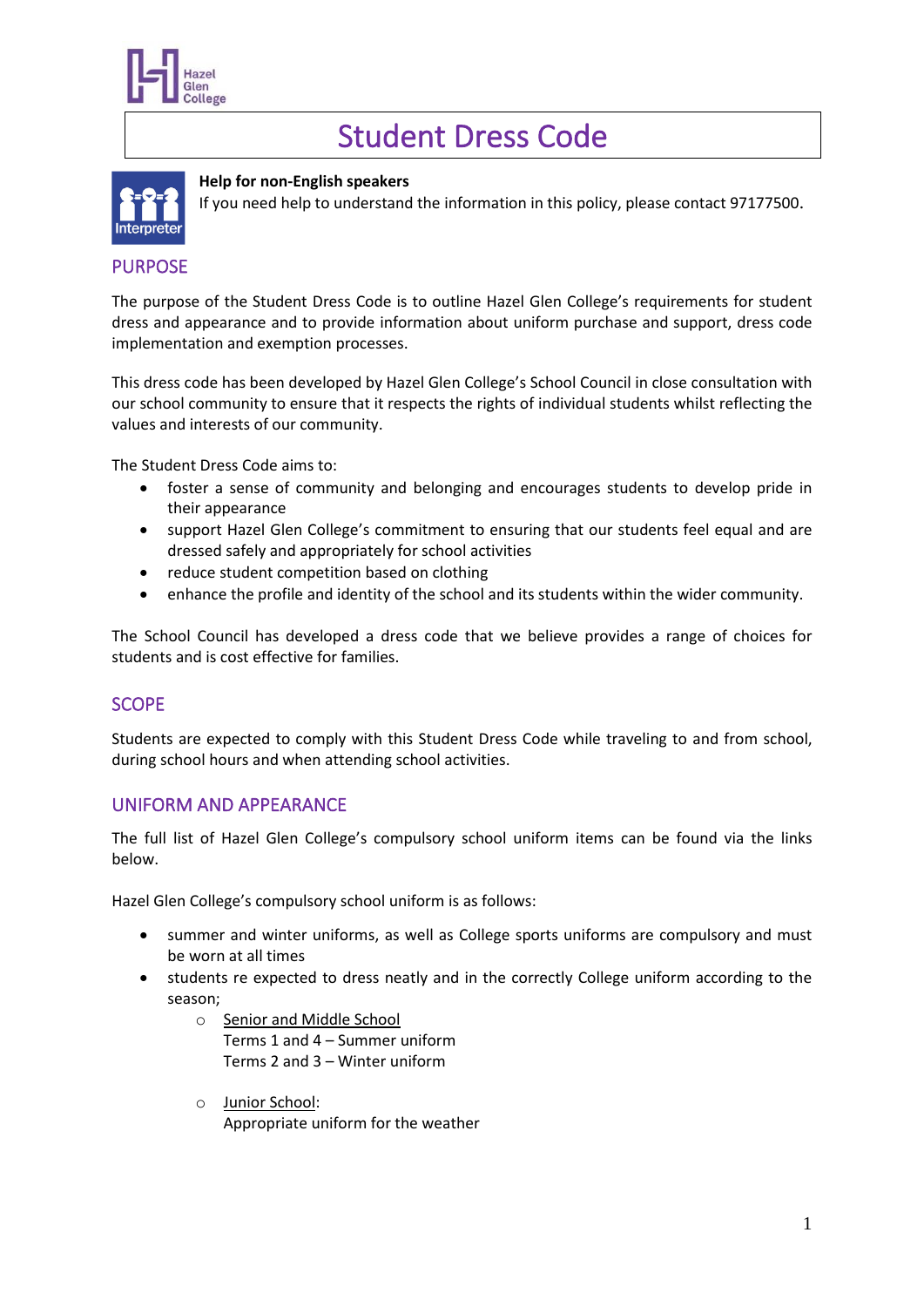- the College has an approved uniform style and design as outlined in the Junior School Guidelines and Middle/Senior School Uniform Guidelines. All uniform items must confirm to this style and design
- students are to use the Hazel Glen College backpack and bookbag with the College logo.

#### **General appearance**

While at school, travelling to or from school or participating in school activities, Hazel Glen College students must comply with the following:

- uniforms must be clean and in good repair
- uniforms should be clearly marked with the owner's name
- the Summer dress, tunic skirt and College grey shorts must be knee length
- ties need to be worn neatly
- additional layers of clothing may be worn underneath the uniform for added warmth, provided these undergarments are completely hidden.

#### **Jewellery and cosmetics**

Students are not permitted to wear decorative jewellery to school. The only acceptable jewellery items are watches, small stud earrings/sleepers worn in the ears only (1 in each ear), nose piercings must be a small stud/clear discreet keeper. If deemed unacceptable by the College, it may result in the student's exclusion until the matter is satisfactorily resolved.

Discreet cosmetics may be worn by students in years 7-12. Only clear nail polish is permitted.

#### **Hair and Sun safety**

Long hair should be kept neat, off the face and tied back for health and safety reasons and in accordance with the College's Head Lice Policy.

Extreme hair colours (e.g. green or purple) and/or extreme hair styles (e.g. spikes or shaved head patterns) are not permitted. Natural hair colour, no colour rinses. If in the College opinion it is unacceptable, it may result in the student's exclusion until the matter is satisfactorily resolved. Students must be clean shaven while attending the College.

All hair accessories should conform to the College colours (including religious headwear).

School uniform hats must be worn outside in terms 1 and 4, and on any other day prescribed by the school. It is however recommended that hats be brought to the College all year round. Hats are not to be worn inside. Hazel Glen College black beanies with a logo may be worn in cold weather. APPROPRIATE FOR STUDENTS in YEARS 7-12 - As we are a P-12 College, we expect students to take responsibility for being sun smart by wearing a school hat during outdoor activities or staying in the shade if they are not wearing sunscreen. Hats are not to be worn inside.

Students are permitted to wear sunglasses during outdoor activities. Sunglasses should be closefitting, wrap-around that meet the Australian Standards 1067 and cover as much of the eye area as possible.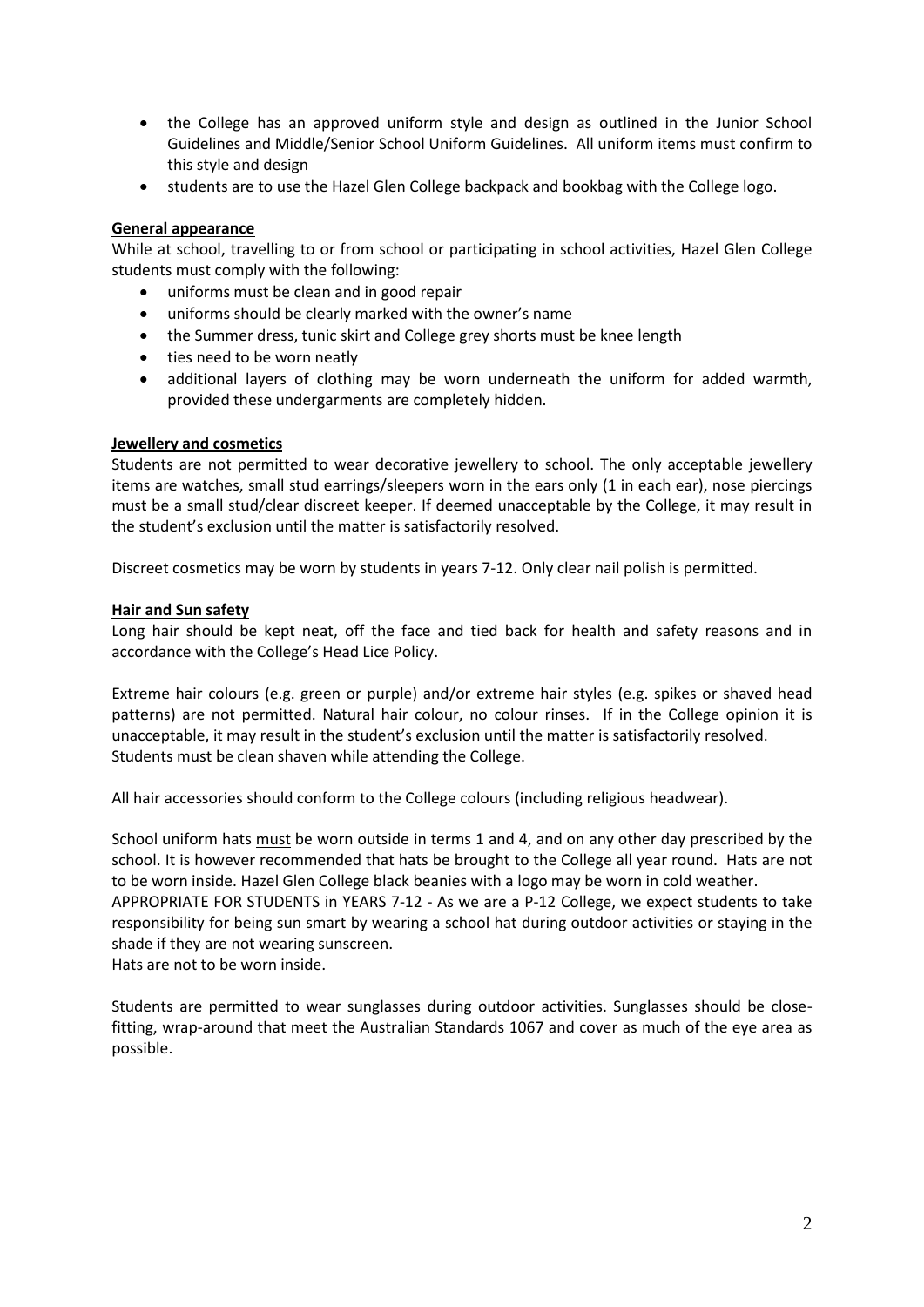# PURCHASE OF UNIFORMS

Uniform items can be purchased from the Primary School Wear (PSW) outlet, located at 4/5 Danaher Dr, South Morang, or online at [www.psw.com.au](http://www.psw.com.au/) (also see Uniform Guidelines annexed).

#### **Support for families experiencing difficulty**

Please contact your child's year level leader or the school administration office to discuss support that we may be able to provide to families experiencing difficulty meeting uniform costs, including information about eligibility for uniform support through State Schools' Relief. Further information about State Schools' Relief is also available on their website: [htps://www.ssr.net.au/](https://www.ssr.net.au/)

# IMPLEMENTATION

Hazel Glen College will ensure that this Student Dress Code is communicated to all families and students through our website. We will assist students who may be experiencing difficulties complying with this policy where possible.

If a student is out of school uniform or otherwise breaches the Student Dress Code on a recurring basis, parents will be notified by the College. If non-compliance with the dress code becomes a continued occurrence, the College will contact parents via a phone call to resolve non-compliance. In this event, the school will continue to work with the student and family to support compliance.

Measures taken by Hazel Glen College to address concerns about student non-compliance with the Student Dress Code will also be addressed in accordance with our Student Wellbeing and Engagement Policy.

## EXEMPTIONS TO STUDENT DRESS CODE

We recognise that there may be situations where the application of this dress code may affect students unequally.

Students and their parents or carers may apply in writing to the Principal for an exemption to this Student Dress Code if:

- an aspect of this code prevents the student from complying with a requirement of their religious, ethnic or cultural beliefs or background
- the student has a particular disability or health condition that requires a departure from the dress code
- the student or their parents/carers can demonstrate particular economic hardship that prevents them from complying with the dress code.

When the Principal receives a request for an exemption, they will:

- consider the grounds for the exemption request
- explain the process to the student and/or their parents/carers
- encourage the student and/or their parents/carers to support their application with evidence.

The Principal or delegate will then try to negotiate a resolution that is acceptable to all parties. If an exemption is not allowed, then written reasons will be provided to the student and/or their parents or carers.